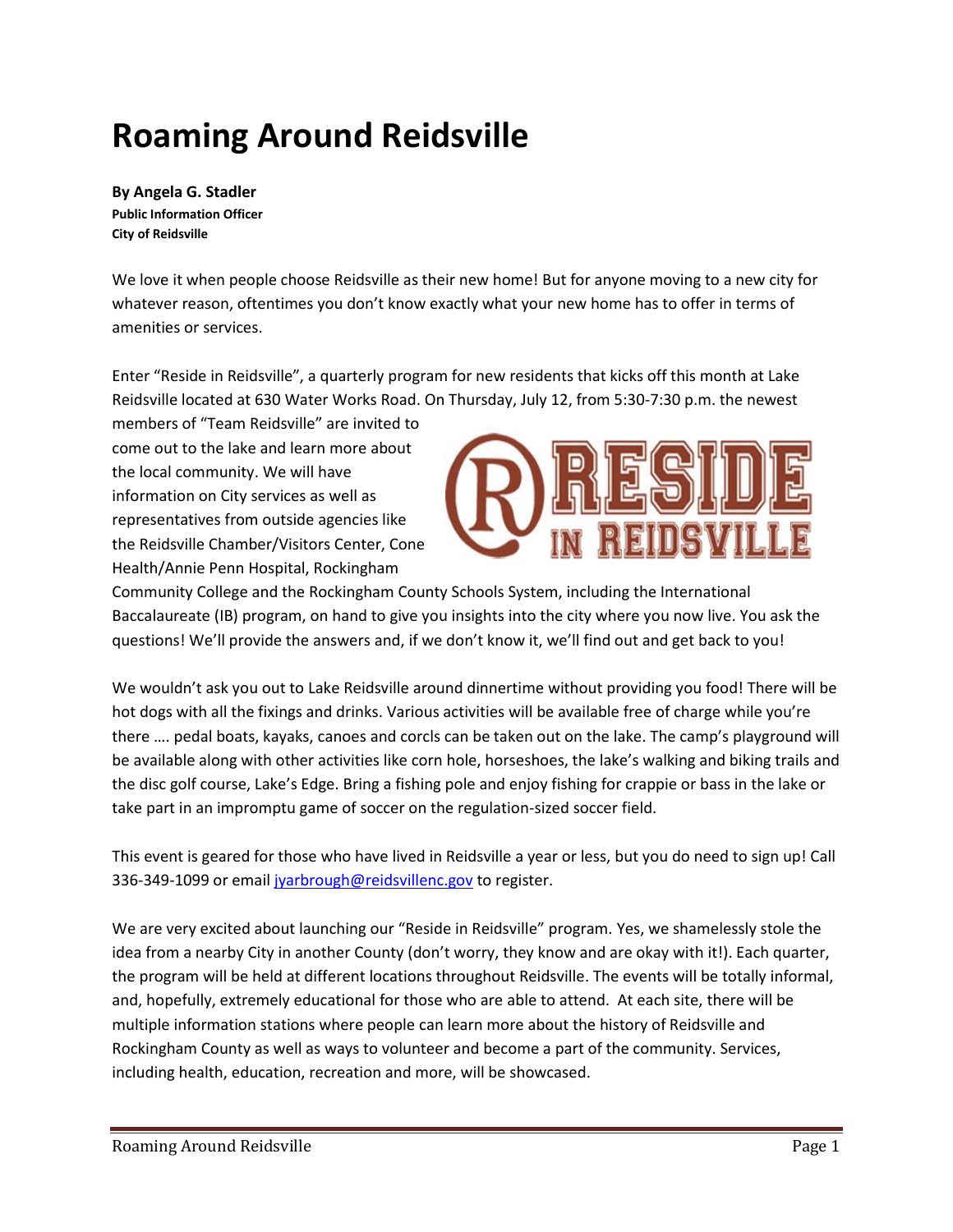While a variety of services and organizations may be highlighted, each quarter there will be a different focus. With the July 12<sup>th</sup> program being at Lake Reidsville, it is an ideal time to stress recreation and wellness. The City's Parks & Recreation will be front and center ready to answer questions about athletic offerings, our Fitness Center, Teen Center and of course, RCARE (Reidsville Center for Active Retirement Enterprises). We'd love to tell you more about our City's network of parks, including Jaycee Ballpark and even Market Square, a scenic little "park" in beautiful downtown Reidsville. We have also been striving to make ourselves a more walkable community as we continue to expand our walking trails/greenways system throughout the City. We'd love to tell you more about them!

All of these efforts are designed to create "Community Champions" to be a part of "Team Reidsville". We want our new residents to learn more about the Reidsville community while being able to meet other newcomers while you're there.

The July 12<sup>th</sup> event at Lake Reidsville kicks off the "Reside in Reidsville" program, but it doesn't stop this month. Plans are to have the next quarterly program at the Fall Jubilee in downtown Reidsville, most likely at Market Square on the third Saturday in October, October 20. That program will feature what our downtown has to offer, among other things. Other destinations will be the Penn House in December and the Chamber of Commerce in March of 2019. The Penn House, a beautiful City-owned facility, will be decked out for the holidays. We think focusing on the historical offerings the City can provide will be key to that program. When the Chamber hosts the event next year, we will stress business-related information and volunteer opportunities.

So, if you're new to Reidsville, we hope to see you there!

In other news around the City of Reidsville:

# **Independence Day Celebration July 3**

There is no better place to celebrate the holiday than at Lake Reidsville, 630 Water Works Road, the site of the annual Independence Day Celebration! This year, the party starts at 4 p.m. on Tuesday, July 3, and continues until the fireworks display starts around 10 p.m. (And yes, while some might think it is a little strange that the celebration is held the day before, we do it because of the cost savings on fireworks AND it allows people to go to other events on July 4<sup>th</sup>!) The headliner band will be "Chairmen of the Board" with the opening act, The Executives, starting at 7 p.m. DJ Tez will be providing tunes from 4-6 p.m. There will be vendors with food and refreshments as well as water slides, bounce houses, a swing ride, climbing wall and more! The \$5 per car entry fee (\$2 per walk in) covers the cost of the rides. If you just want to see the fireworks, try to get into the park before 9 p.m. to ensure entry!

# **Ice Pop Cool Down & Water Safety Tips July 10.**

The Reidsville Police Department is planning an "Ice Pop Cool Down & Water Safety Tips" event at Lake Reidsville on Tuesday, July 10, from 9 a.m. to 12 noon. This event is open to all ages! Look for more information on the City's Facebook pages and other social media outlets in coming weeks!